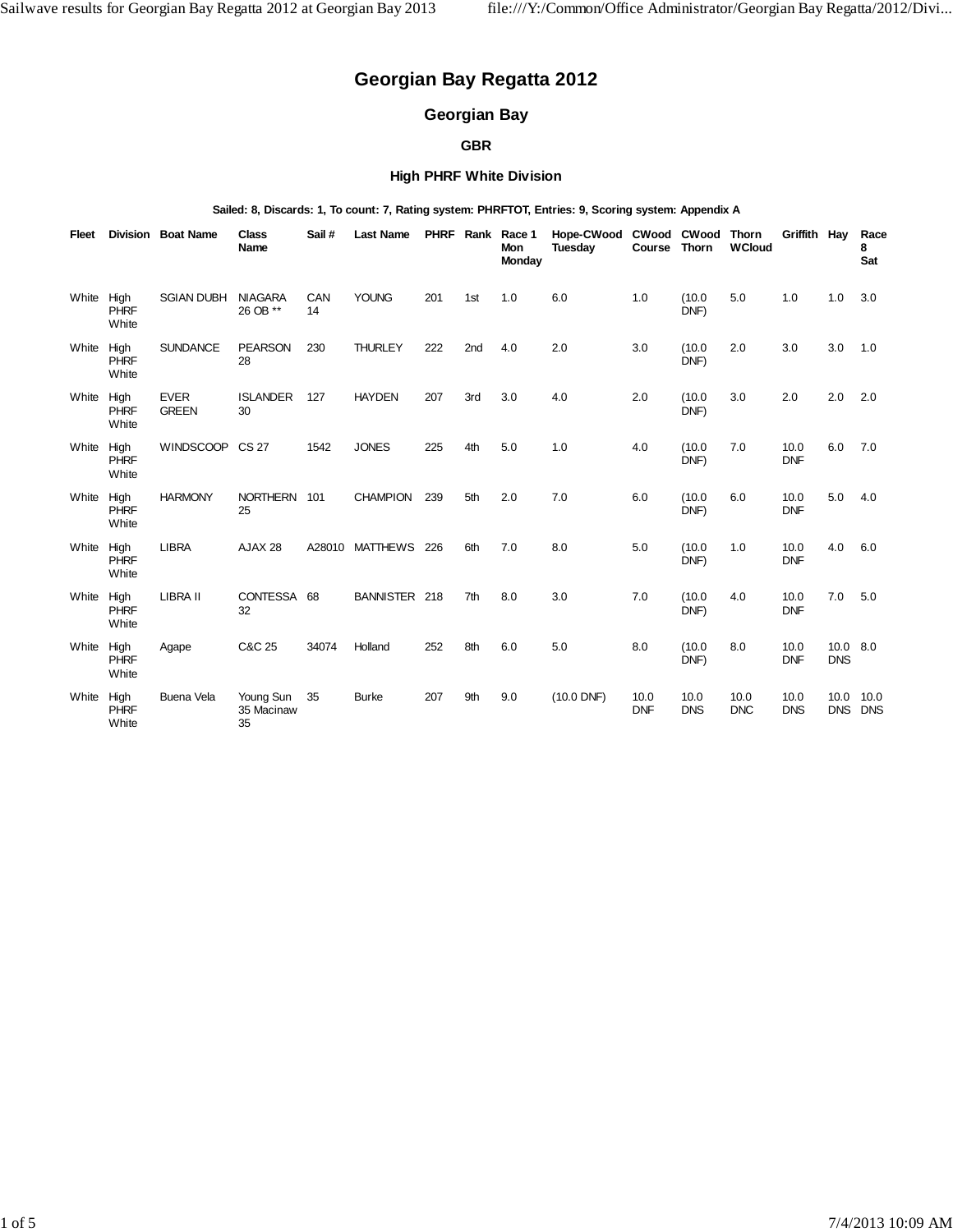## **High PHRF FLYING Division**

#### **Sailed: 8, Discards: 1, To count: 7, Rating system: PHRFTOT, Entries: 10, Scoring system: Appendix A**

| Fleet         |                                      | <b>Division Boat Name</b>     | <b>Class</b><br>Name          |       | Sail # Last Name |     |      | PHRF Rank Race 1<br>Mon<br>Monday | Hope-CWood<br>Tuesday | Course Thorn | CWood CWood Thorn | <b>WCloud</b> | Griffith Hay       |                    | Race<br>8<br>Sat   |
|---------------|--------------------------------------|-------------------------------|-------------------------------|-------|------------------|-----|------|-----------------------------------|-----------------------|--------------|-------------------|---------------|--------------------|--------------------|--------------------|
| Flying High   | <b>PHRF</b><br><b>FLYING</b>         | <b>PONY</b><br><b>EXPRESS</b> | <b>GOMAN</b><br>EXP 30-2      | 43021 | <b>NEATE</b>     | 141 | 1st  | (4.0)                             | 1.0                   | 1.0          | 1.0               | 4.0           | 1.0                | 1.0                | 2.0                |
| Flying        | High<br><b>PHRF</b><br><b>FLYING</b> | <b>EXPRESSION</b>             | <b>GOMAN</b><br><b>EXP 30</b> |       | 32017 PARKHURST  | 141 | 2nd  | 1.0                               | 2.0                   | 2.0          | 2.0               | 2.0           | 2.0                | $(4.0)$ 4.0        |                    |
| Flying        | High<br><b>PHRF</b><br><b>FLYING</b> | <b>INNISFREE</b>              | $J 30**$                      | 145   | <b>NESLING</b>   | 135 | 3rd  | 3.0                               | (7.0)                 | 3.0          | 5.0               | 3.0           | 3.0                | 3.0                | 1.0                |
| Flying        | High<br><b>PHRF</b><br><b>FLYING</b> | <b>ARDA</b>                   | <b>GOMAN</b><br><b>EXP 30</b> | 16    | WARMELINK-2 141  |     | 4th  | 2.0                               | (5.0)                 | 4.0          | 4.0               | 5.0           | 4.0                | 2.0                | 3.0                |
| Flying        | High<br><b>PHRF</b><br><b>FLYING</b> | <b>GRIZZLY</b>                | <b>GOMAN</b><br><b>EXP 30</b> |       | 34335 WILSON     | 141 | 5th  | 7.0                               | (8.0)                 | 8.0          | 3.0               | 8.0           | 5.0                | 6.0                | 5.0                |
| Flying        | High<br><b>PHRF</b><br><b>FLYING</b> | <b>ENTHEOS</b>                | CS 36<br><b>MERLIN</b><br>WK  |       | 42208 CLARKSON   | 141 | 6th  | 5.0                               | 9.0                   | 5.0          | (11.0)<br>DNF)    | 6.0           | 6.0                | 8.0                | 11.0<br><b>DNS</b> |
| Flying        | High<br><b>PHRF</b><br><b>FLYING</b> | Raging Wind                   | <b>NIAGARA</b><br>26 OB **    | 103   | Comeau           | 177 | 7th  | 6.0                               | 3.0                   | 6.5          | (11.0)<br>DNF)    | 10.0          | 11.0<br><b>DNF</b> | 5.0                | 11.0<br><b>DNS</b> |
| <b>Flying</b> | High<br><b>PHRF</b><br><b>FLYING</b> | Rum Runner                    | Hughes 38 267                 |       | Murphy           | 147 | 8th  | 9.0                               | 4.0                   | 6.5          | (11.0)<br>DNF)    | 1.0           | 11.0<br><b>DNF</b> | 11.0<br><b>DNS</b> | 11.0<br><b>DNS</b> |
| Flying        | High<br><b>PHRF</b><br><b>FLYING</b> | <b>PEPPER</b><br>SHAKER II    | PEARSON 465<br>303            |       | <b>PEPPER</b>    | 207 | 9th  | 8.0                               | 6.0                   | 9.0          | (11.0)<br>DNS)    | 7.0           | 11.0<br><b>DNS</b> | 7.0                | 6.0                |
| Flying        | High<br><b>PHRF</b><br><b>FLYING</b> | Rhapsody                      | <b>CATALINA</b><br>320-MKII   | 1153  | Robinson         | 162 | 10th | 10.0                              | 10.0                  | 10.0         | (11.0)<br>DNF)    | 9.0           | 11.0<br><b>DNS</b> | 11.0<br><b>DNS</b> | 7.0                |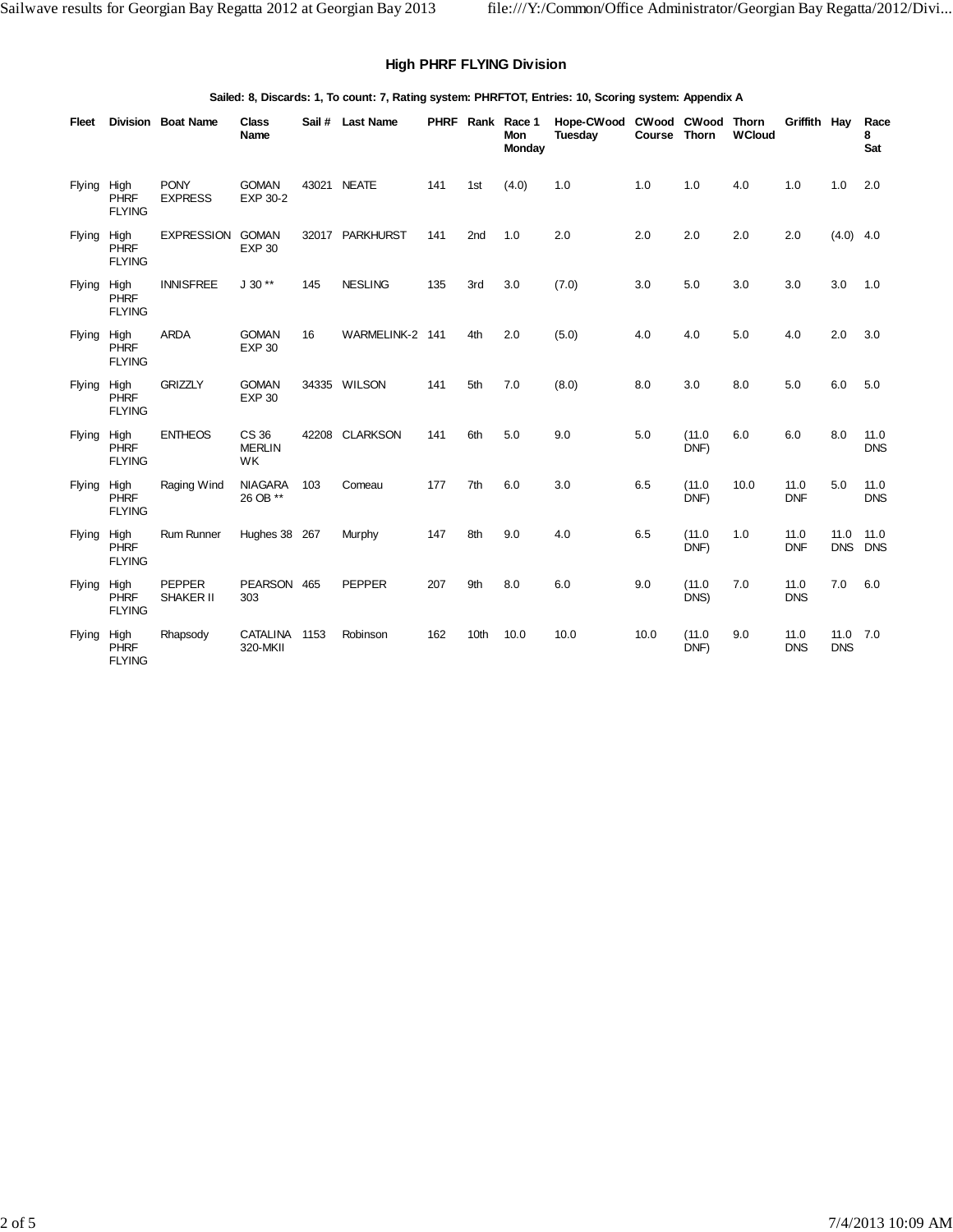#### **Low PHRF White Division**

#### **Sailed: 8, Discards: 1, To count: 7, Rating system: PHRFTOT, Entries: 9, Scoring system: Appendix A**

| Fleet     | <b>Division</b>             | <b>Boat</b><br>Name            | <b>Class</b><br>Name                        | Sail # | Last<br>Name       |     |                 | PHRF Rank Race 1<br><b>Mon</b><br>Monday | Hope-CWood<br>Tuesday | <b>CWood</b><br>Course | <b>CWood</b><br><b>Thorn</b> | Thorn<br><b>WCloud</b> | Griffith Hay       |                        | Race<br>8 Sat      |
|-----------|-----------------------------|--------------------------------|---------------------------------------------|--------|--------------------|-----|-----------------|------------------------------------------|-----------------------|------------------------|------------------------------|------------------------|--------------------|------------------------|--------------------|
| White     | Low<br><b>PHRF</b><br>White | <b>HOTFOOT</b>                 | <b>HOTFOOT</b><br>27                        |        | 54283 KOKBAS       | 165 | 1st             | 1.0                                      | 2.0                   | 1.0                    | (10.0)<br>DNF)               | 5.0                    | 1.0                | 1.0                    | 1.0                |
| White     | Low<br><b>PHRF</b><br>White | <b>SHANNON</b><br>$\mathbf{I}$ | C&C 30<br>>506                              | 428    | <b>OWSTON</b>      | 195 | 2 <sub>nd</sub> | 3.0                                      | 1.0                   | 2.0                    | (10.0)<br>DNF)               | 2.0                    | 10.0<br><b>DNF</b> | 2.0                    | 2.0                |
| White     | Low<br><b>PHRF</b><br>White | KILTY                          | TARTAN 33                                   | 159    | <b>HUGHES</b>      | 184 | 3rd             | 2.0                                      | 3.0                   | 4.0                    | (10.0)<br>DNF)               | 1.0                    | 10.0<br><b>DNF</b> | 3.0                    | 3.0                |
| White Low | <b>PHRF</b><br>White        | <b>ARIAEL</b>                  | <b>BRISTOL</b><br>43.3                      | 3699   | WILL               | 161 | 4th             | 5.0                                      | 4.0                   | 3.0                    | (10.0)<br>DNF)               | 3.0                    | 10.0<br><b>DNF</b> | 4.0                    | 4.0                |
| White     | Low<br>PHRF<br>White        | <b>CRAZY</b><br><b>LEGS</b>    | C&C<br>37/40+ SM<br><b>WK</b>               |        | 37024 MITCHELL 102 |     | 5th             | 7.0                                      | 7.0                   | 7.0                    | 1.0                          | 8.0                    | (10.0)<br>DNF)     | 10.0<br><b>DNS</b>     | 5.0                |
| White     | Low<br><b>PHRF</b><br>White | Allsorts                       | CS 30                                       | 4710   | Allan              | 191 | 6th             | 6.0                                      | 5.0                   | 5.0                    | (10.0)<br>DNF)               | 4.0                    | 10.0<br><b>DNF</b> | 10.0<br><b>DNS</b>     | 6.0                |
| White     | Low<br><b>PHRF</b><br>White | <b>PROSPICE</b>                | C&C 34 **                                   |        | 74171 MURPHY       | 165 | 7th             | 4.0                                      | 6.0                   | 6.0                    | (10.0)<br>DNF)               | 7.0                    | 10.0<br><b>DNS</b> | 10.0 7.0<br><b>DNS</b> |                    |
| White     | Low<br><b>PHRF</b><br>White | <b>NINTH</b><br><b>WAVE</b>    | <b>CATALINA</b><br>$320 - 1/2$<br><b>WK</b> | 676    | <b>COLE</b>        | 183 | 8th             | 8.0                                      | 8.0                   | (10.0)<br>DNS)         | 10.0<br><b>DNS</b>           | 6.0                    | 10.0<br><b>DNF</b> | 10.0<br><b>DNS</b>     | 10.0<br><b>DNS</b> |
| White Low | <b>PHRF</b><br>White        | <b>Huntress</b>                | Hunter 37.5                                 | 812    | Eastop             | 126 | 9th             | 9.0                                      | 9.0                   | 8.0                    | (10.0)<br>DNF)               | 9.0                    | 10.0<br><b>DNF</b> | 10.0<br><b>DNS</b>     | 8.0                |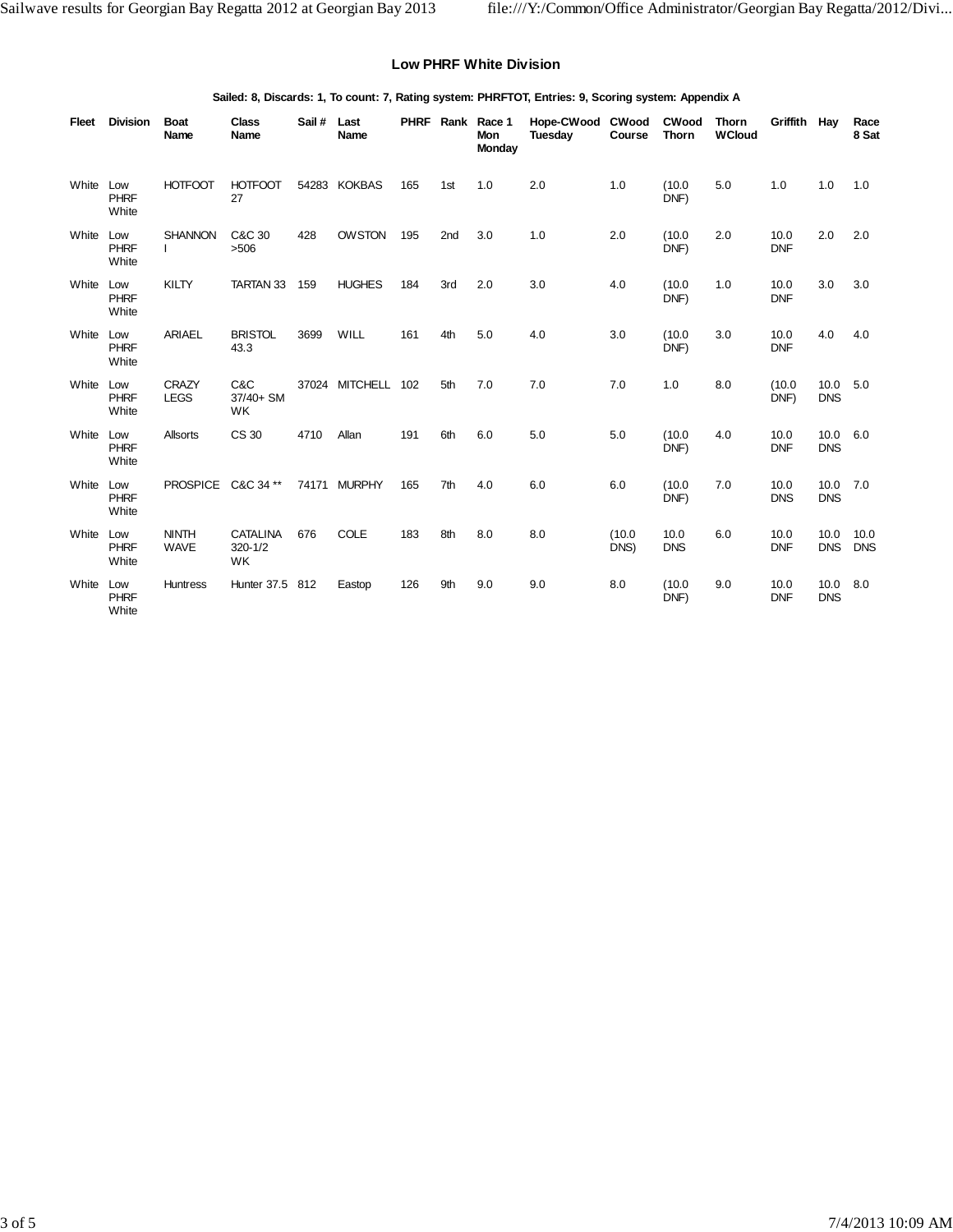### **Low PHRF FLYING Division**

#### **Sailed: 8, Discards: 1, To count: 7, Rating system: PHRFTOT, Entries: 10, Scoring system: Appendix A**

| Fleet         | Division                            | <b>Boat</b><br>Name         | <b>Class</b><br>Name                     | Sail #            | <b>Last Name</b>    |       |                 | PHRF Rank Race 1<br>Mon<br>Monday | Hope-CWood CWood CWood<br>Tuesday | Course         | <b>Thorn</b>       | <b>Thorn</b><br><b>WCloud</b> | Griffith Hay       |            | Race<br>8 Sat      |
|---------------|-------------------------------------|-----------------------------|------------------------------------------|-------------------|---------------------|-------|-----------------|-----------------------------------|-----------------------------------|----------------|--------------------|-------------------------------|--------------------|------------|--------------------|
| Flying        | Low<br><b>PHRF</b><br><b>FLYING</b> | <b>TARGA</b>                | <b>BENETEAU</b><br>1ST 10R **            |                   | CAN 30 WOOLNOUGH 87 |       | 1st             | 2.0                               | 1.0                               | 4.0            | (11.0)<br>DNF)     | 3.0                           | 1.0                | 4.0        | 4.0                |
| Flying        | Low<br><b>PHRF</b><br><b>FLYING</b> | Crazy<br>Eight              | <b>BENETEAU</b><br>1ST 36.7<br><b>SD</b> | 130               | Wimmer              | 84    | 2 <sub>nd</sub> | 4.0                               | (7.0)                             | 5.0            | 1.0                | 5.0                           | 3.0                | 1.0        | 1.0                |
| <b>Flying</b> | Low<br>PHRF<br><b>FLYING</b>        | <b>BLUE</b><br><b>RAVEN</b> | C&C 39<br>CUS <sub>1</sub>               | 10636<br>Mainsail | BISHOP - 2          | 93    | 3rd             | 1.0                               | (9.0)                             | 3.0            | 2.0                | 1.0                           | 5.0                | 6.0        | 2.0                |
| <b>Flying</b> | Low<br><b>PHRF</b><br><b>FLYING</b> | Lucky Dog                   | Santana 35                               | 23834             | Armstrong           | 126   | 4th             | 7.0                               | 2.0                               | 1.0            | (11.0)<br>DNF)     | 4.0                           | 6.0                | 2.0        | 6.0                |
| <b>Flying</b> | Low<br><b>PHRF</b><br><b>FLYING</b> | Windburn                    | Abbott 33                                | <b>KC15</b>       | Jacob               | 120   | 5th             | 3.0                               | 4.0                               | 2.0            | (11.0)<br>DNF)     | 6.0                           | 4.0                | 3.0        | 11.0<br><b>DNS</b> |
| Flying        | Low<br><b>PHRF</b><br><b>FLYING</b> | <b>OLAJUNA</b>              | <b>GOMAN</b><br><b>EXP 35 SD</b>         | 35333             | <b>BAXTER</b>       | 123   | 6th             | 8.0                               | 5.0                               | 6.0            | (11.0)<br>DNF)     | 2.0                           | 11.0<br><b>DNF</b> | 5.0        | 3.0                |
| Flying        | Low<br><b>PHRF</b><br><b>FLYING</b> | Elusive                     | J120                                     | 50306             | Estill              | 45    | 7th             | 5.0                               | 8.0                               | 7.0            | 3.0                | 10.0                          | 2.0                | 7.0        | (11.0)<br>DNS)     |
| Flying        | Low<br><b>PHRF</b><br><b>FLYING</b> | <b>BUSH</b><br>WHACKER      | <b>SOVEREL</b><br>33-2 IB                | 26                | <b>REE</b>          | 78    | 8th             | (9.0)                             | 6.0                               | 8.0            | 4.0                | 8.0                           | 8.0                | 9.0        | 7.0                |
| Flying        | Low<br><b>PHRF</b><br><b>FLYING</b> | <b>WATER</b><br>WILLIE      | C&C 35-3<br><b>MOD</b>                   | 34443             | <b>WOLFHARD</b>     | 129   | 9th             | 6.0                               | 3.0                               | (11.0)<br>DNF) | 11.0<br><b>DNF</b> | 7.0                           | 11.0<br><b>DNF</b> | 8.0        | 5.0                |
| Flying        | Low<br><b>PHRF</b><br><b>FLYING</b> | <b>TO LIFE</b>              | KILLING 50<br>CUS                        | 54392             | <b>DANIELLS</b>     | $-18$ | 10th            | (10.0)                            | 10.0                              | 9.0            | 5.0                | 9.0                           | 7.0                | $10.0$ 8.0 |                    |